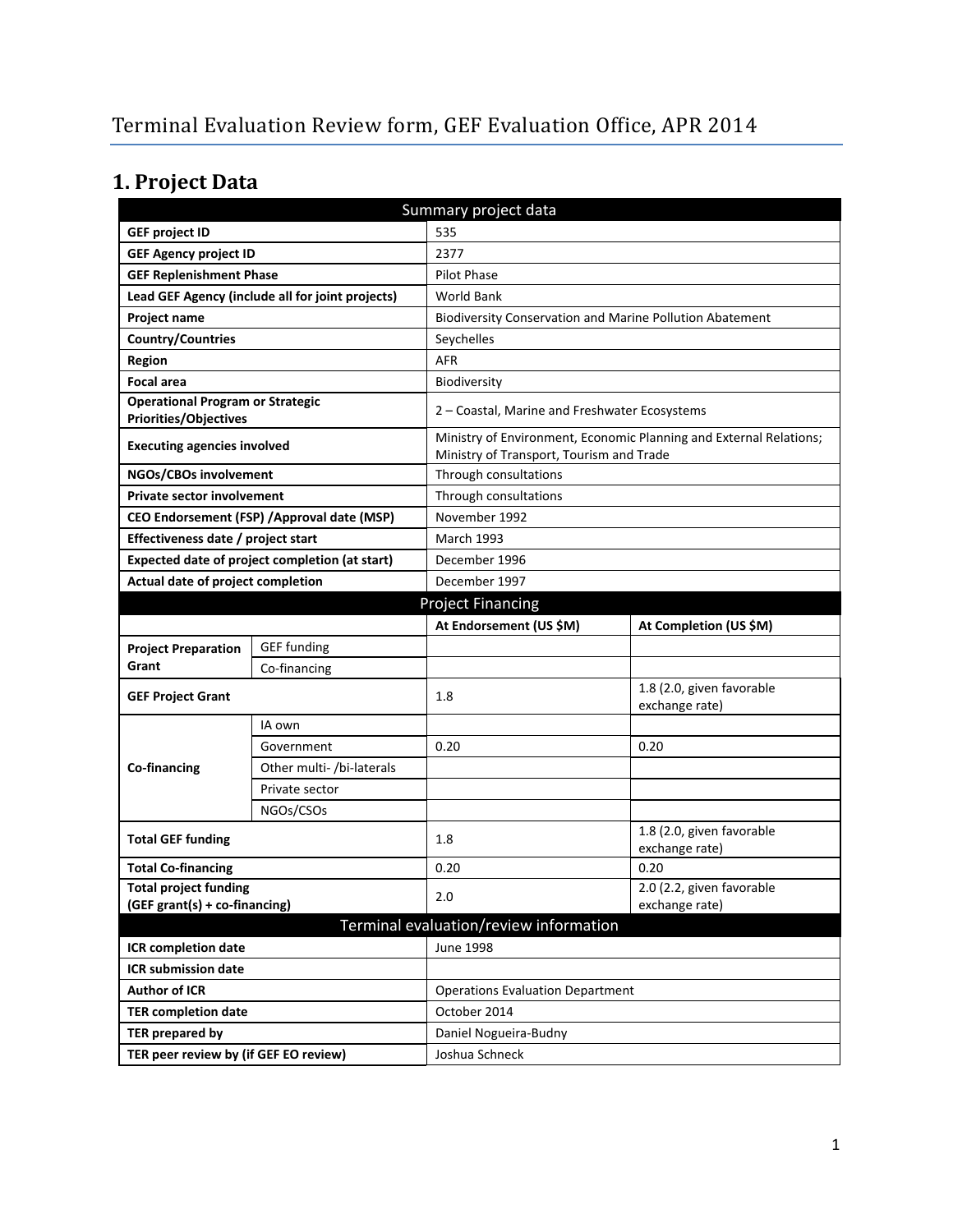# **2. Summary of Project Ratings**

| <b>Criteria</b>                                  | <b>Final PIR</b> | <b>IA Terminal</b><br><b>Evaluation</b> | <b>IA Evaluation</b><br><b>Office Review</b> | <b>GEF EO Review</b> |
|--------------------------------------------------|------------------|-----------------------------------------|----------------------------------------------|----------------------|
| <b>Project Outcomes</b>                          | N/A              | HS                                      |                                              |                      |
| <b>Sustainability of Outcomes</b>                | N/A              |                                         |                                              | MU                   |
| <b>M&amp;E Design</b>                            | N/A              | N/R                                     | N/R                                          | MS                   |
| <b>M&amp;E</b> Implementation                    | N/A              | N/R                                     | N/R                                          | U/A                  |
| <b>Quality of Implementation</b>                 | N/A              | <b>HS</b>                               |                                              |                      |
| <b>Quality of Execution</b>                      | N/A              | HS                                      |                                              |                      |
| <b>Quality of the Terminal Evaluation Report</b> |                  |                                         |                                              |                      |

# **3. Project Objectives**

3.1 Global Environmental Objectives of the project:

According to the Project Document (PD), the project's Global Environmental Objective (GEO) is to help arrest degradation of the marine biodiversity of the Seychelles and restore marine ecosystems. The country possesses a number of small and vulnerable ecosystems that are threatened by human activity, in particular, the sharp increase in shipping at Victoria, the country's main port.

3.2 Development Objectives of the project:

The PD detailed three Development Objectives (DOs):

- 1 To restore and preserve the Aldabra ecosystem through the rehabilitation of the scientific research station, strengthening of scientific and managerial personnel, eradication of feral goats, and preparation of a long-term management plan
- 2 To conserve biodiversity through the preparation of comprehensive management plans to prohibit or restrict the exploitation of Green and Hawksbill Turtles
- 3 To limit pollution of international waters through a feasibility study and engineering designs for the construction of facilities to receive and dispose of waste from commercial and fishing vessels at the port of Victoria

3.3 Were there any **changes** in the Global Environmental Objectives, Development Objectives, or other activities during implementation?

There were **no** changes in the GEOs or DOs during project implementation.

## **4. GEF EO assessment of Outcomes and Sustainability**

Please refer to the GEF Terminal Evaluation Review Guidelines for detail on the criteria for ratings.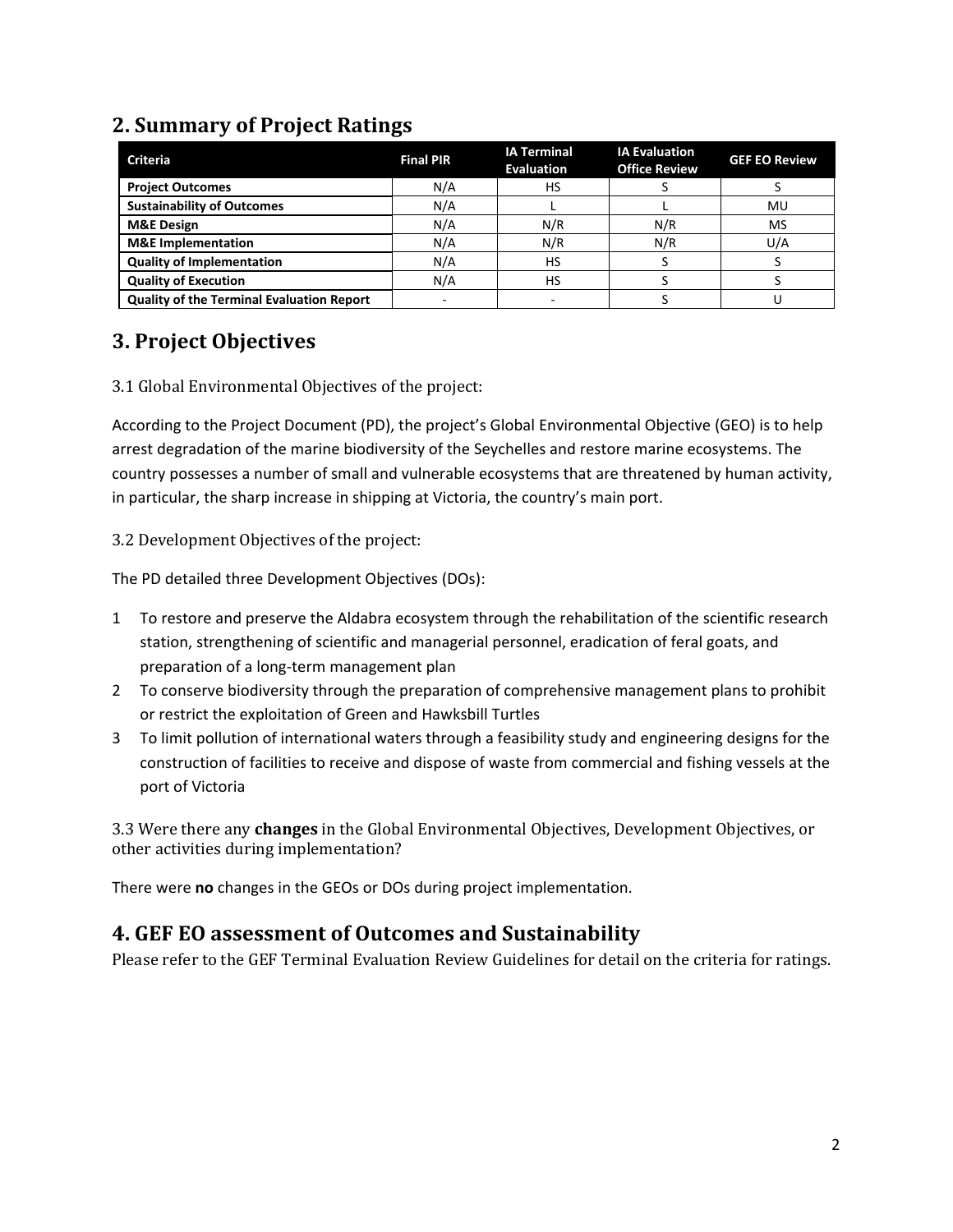Relevance can receive either a Satisfactory or Unsatisfactory rating. For Effectiveness and Cost efficiency, a six point rating scale is used (Highly Satisfactory to Highly Unsatisfactory), or Unable to Assess. Sustainability ratings are assessed on a four-point scale: Likely=no or negligible risk; Moderately Likely=low risk; Moderately Unlikely=substantial risks; Unlikely=high risk. In assessing a Sustainability rating please note if, and to what degree, sustainability of project outcomes is threatened by financial, sociopolitical, institutional/governance, or environmental factors.

Please justify ratings in the space below each box.

| 4.1 Relevance | Rating: Satisfactory |
|---------------|----------------------|
|---------------|----------------------|

The project was relevant to both the GEF and National priorities at the time of approval. In terms of GEF priorities, the Seychelles is important to global biodiversity conservation efforts due to its possession of unique flora and fauna; indeed, according to the PD, at least 75 species are endemic to the country (p 1). The Aldabra atoll has been named a World Heritage Site because of its remarkable and endangered endemic plants and animals. The country's biodiversity is at risk, given small populations, overexploitation of species, and shipping-related marine pollution. Furthermore, Seychelles has one of the highest population densities in Sub-Saharan Africa, and sever constraints on land has led to significant reclamation on coral reefs and sea grass beds. In terms of National priorities, the Seychelles' two main sources of growth are tourism and fisheries, two industries heavily dependent on a healthy environment. Given this, biodiversity conservation is of critical importance to the Seychelles.

| <b>4.2 Effectiveness</b> | Rating: Satisfactory |
|--------------------------|----------------------|
|--------------------------|----------------------|

According to the Implementation Completion Report (ICR) and the ICR Review (ICRR), all physical objectives were achieved, and, in some cases (such as DO 1), surpassed:

- DO1: research station was reconstructed and is now operational; feral goat population of Aldabra was brought under control, although not completely eradicated; management plan was drawn up for the Aldabra ecosystem
- DO2: turtle protection management programs were prepared and implemented for the Green and Hawksbill Turtles; additional assessment and planning carried out on the Giant Tortoise
- DO3: Feasibility study and design of a scheme to improve waste reception and disposal facilities at Port of Victoria completed (ICR, pp 4, 5-6; ICRR, p 1)

While the ICR rates project effectiveness as highly satisfactory, the ICRR downgrades its effectiveness to satisfactory. The reason for this was because, although all components were completed, they only consisted of plans and studies. According to the ICRR, for the main objective to be truly achieved, further outputs are required. It argues that, while the results provided the basis for the achievement of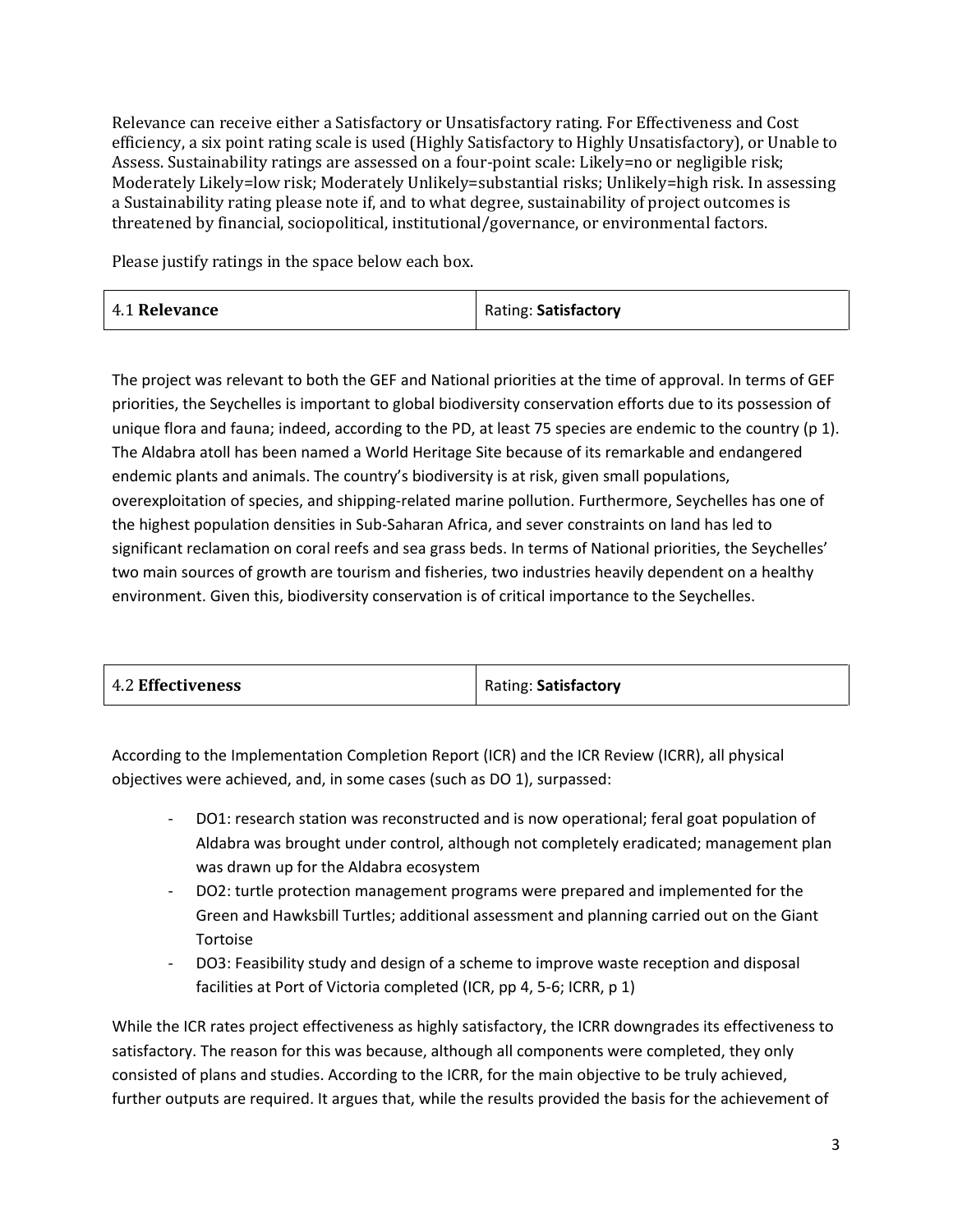the project objectives—i.e., protection of biodiversity and limitation of marine pollution—but have not, by themselves, achieved them. This review agrees with the ICRR.

| 4.3 Efficiency | Rating: Moderately Satisfactory |
|----------------|---------------------------------|
|----------------|---------------------------------|

ICR does not rate project efficiency. However, project was rated moderately satisfactory because, barring one exception (detailed below), there were no issues delays or procurement issues. ICR explains that project closing date was extended, but this was because of the availability of additional funds in the budget due to exchange rate fluctuations (pp 3-4). Furthermore, all original project components were completed within the projected budget, with the exception of the Study of Waste reception facilities, which had an actual cost overrun of 43 percent in dollar terms; this overrun was due not only to underestimation of the scope of the study, but to exchange rate fluctuations as well. ICRR mentions in passing that "initial delays" occurred for the borrower due to problems in local staffing (p 2); however, these delays do not appear in the ICR.

| 4.4 Sustainability | <b>Rating: Moderately Unlikely</b> |
|--------------------|------------------------------------|
|--------------------|------------------------------------|

Sustainability is assessed along four dimensions, listed below. The ICR only touches on two of the four dimensions (see below), and analysis on those two was perfunctory.

- a) *Environmental sustainability* (**U/A**) ICR provides insufficient information to provide a rating on environmental risks to sustainability
- b) *Financial sustainability* (**L**) According to the ICR, the Seychelles Island Foundation (SIF) has committed itself to continue subsidizing the operations and maintenance of the research station (p 7).
- c) *Institutional sustainability* (**MU**) According to the ICRR, "the availability of professional local staff remains a problem for future sustainability of the project" (p 2). The ICR also mentions the lack of adequately trained professionals who could sustain the project, given the fact that the country is home to only 73,000 people.
- d) *Socio-Political sustainability* (**U/A**) ICR provides insufficient information to provide a rating on socio-political sustainability.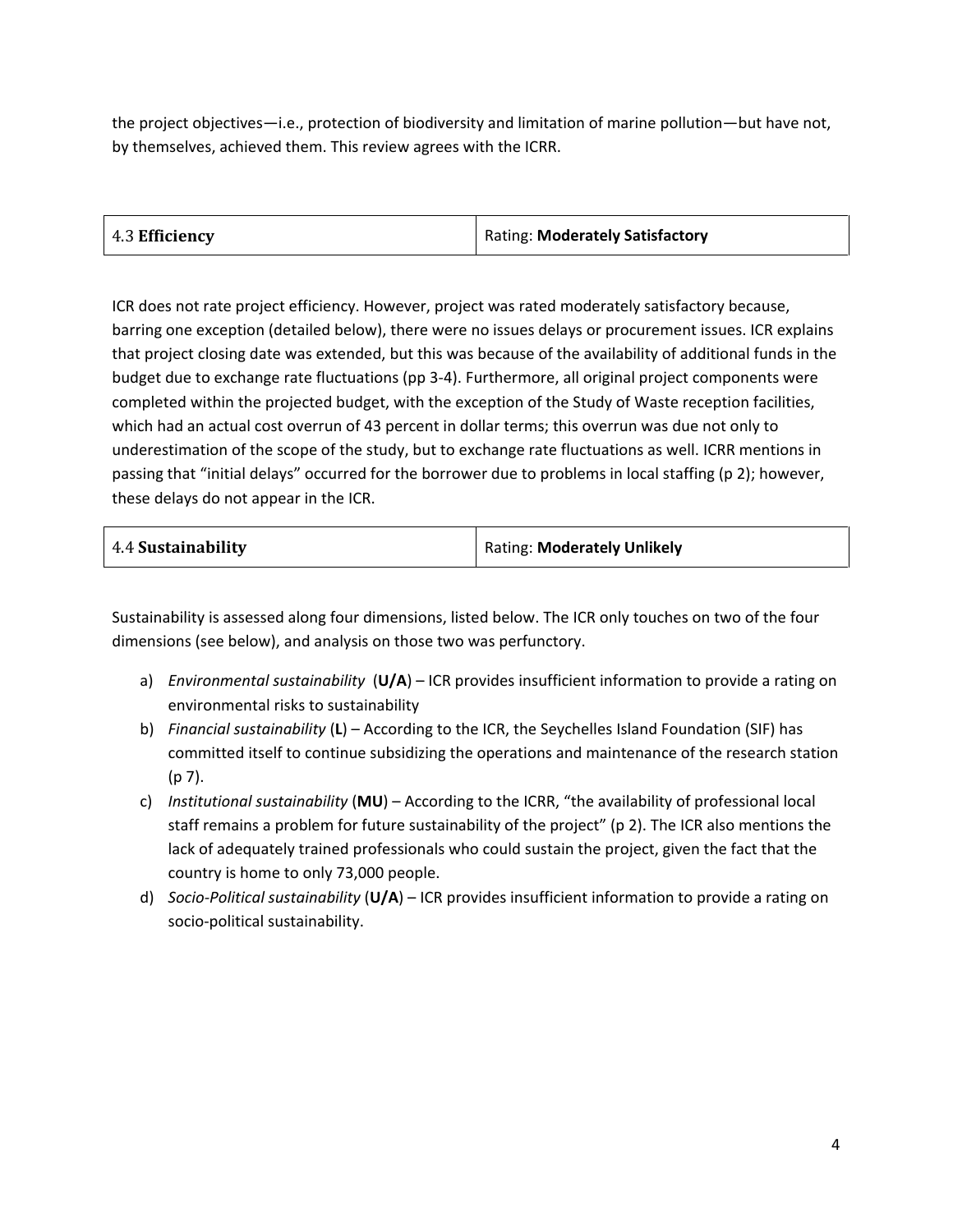# **5. Processes and factors affecting attainment of project outcomes**

5.1 Co-financing. To what extent was the reported co-financing essential to the achievement of GEF objectives? If there was a difference in the level of expected co-financing and actual co-financing, then what were the reasons for it? Did the extent of materialization of co-financing affect project's outcomes and/or sustainability? If so, in what ways and through what causal linkages?

It is unclear from the available documents as to whether co-financing by the government of Seychelles was essential to the achievement of GEF objectives. Seeing as extra GEF funding was left over, given favorable exchange rates (see below, 5.2), it appears as if co-financing was not essential. There was no difference in level of expected co-financing vs. actual co-financing.

5.2 Project extensions and/or delays. If there were delays in project implementation and completion, then what were the reasons for it? Did the delay affect the project's outcomes and/or sustainability? If so, in what ways and through what causal linkages?

Initial delays occurred for the borrower due to problems in local staffing. Additionally, the project was extended by one year (December 1996 to December 1997), since favorable exchange rates meant that the grant generated more local currency than expected and enabled some additional activities to be completed (ICRR, p 1; ICR, pp 4-5).

5.3 Country ownership. Assess the extent to which country ownership has affected project outcomes and sustainability? Describe the ways in which it affected outcomes and sustainability, highlighting the causal links:

PD mentions that, given the island nature of the country, Seychelles is uniquely attuned to issues of biodiversity conservation. Furthermore, project is part of the new Environmental Management Plan for the Seychelles (EMPS), as well as the Biodiversity Strategy of the Seychelles.

## **6. Assessment of project's Monitoring and Evaluation system**

Ratings are assessed on a six point scale: Highly Satisfactory=no shortcomings in this M&E component; Satisfactory=minor shortcomings in this M&E component; Moderately Satisfactory=moderate shortcomings in this M&E component; Moderately Unsatisfactory=significant shortcomings in this M&E component; Unsatisfactory=major shortcomings in this M&E component; Highly Unsatisfactory=there were no project M&E systems.

Please justify ratings in the space below each box.

| 6.1 M&E Design at entry | Rating: Moderately Satisfactory |
|-------------------------|---------------------------------|
|                         |                                 |

M&E design at entry was rated satisfactory. PD establishes that Ministry of Environment, Economic Planning, and External Relations (MEPER) was to prepare reports reviewing the performance of implementing agencies and monitoring key indicators of progress in fulfillment of program goals (although it does not mention how often these reports were to be prepared); PD also notes that a mid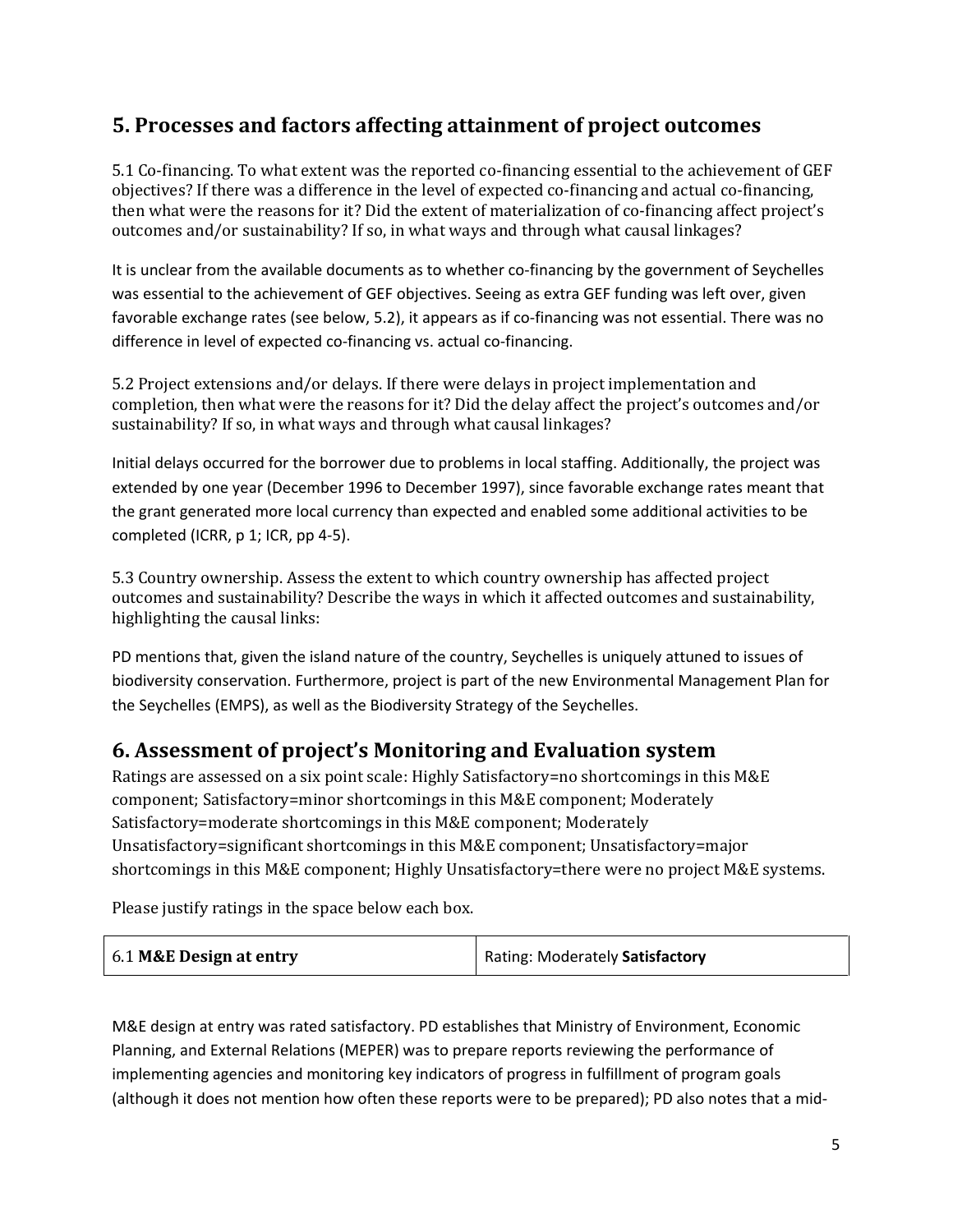term review was to be conducted prior to the end of 1994 (p 7). Key performance indicators are offered in Annex 7 of the PD; however, they are not SMART. The indicators proposed are guides to assist in the later development of SMART indicators through special evaluations during the project's implementation period. Furthermore, there are no targets proposed.

| 6.2 M&E Implementation<br>Rating: Unable to Assess |
|----------------------------------------------------|
|----------------------------------------------------|

ICR does not assess or adequately discuss M&E implementation to provide a rating here.

#### **7. Assessment of project implementation and execution**

Quality of Implementation includes the quality of project design, as well as the quality of supervision and assistance provided by implementing agency(s) to execution agencies throughout project implementation. Quality of Execution covers the effectiveness of the executing agency(s) in performing its roles and responsibilities. In both instances, the focus is upon factors that are largely within the control of the respective implementing and executing agency(s). A six point rating scale is used (Highly Satisfactory to Highly Unsatisfactory), or Unable to Assess.

Please justify ratings in the space below each box.

| 7.1 Quality of Project Implementation | Rating: Satisfactory |
|---------------------------------------|----------------------|
|                                       |                      |

The ICR rates the project's implementation as highly satisfactory, adding that the implementing agencies have further improved their abilities to supervise implementation of various components (cf., p 4). However, ICRR downgrades the project's implementation rating to satisfactory. It explains that, although supervision performance was superior, this by itself is not sufficient to justify a highly satisfactory rating for Bank performance. This review agrees with the ICRR and rates the project's quality as satisfactory, for, given what little information was provided in the ICR, project implementation did not seem more than satisfactory.

| 7.2 Quality of Project Execution | Rating: Satisfactory |
|----------------------------------|----------------------|
|                                  |                      |

The ICR rates the quality of the project's execution as highly satisfactory; however, it does not provide an explanation for this rating and actually mentions that there were difficulties in supervising project implementation on Aldabra (cf., p 5). The ICRR downgrades the ICR rating to satisfactory, as there was high staff turnover in the initial year, leading to staffing issues and unclear responsibility questions that contributed to some slippage in the project performance. This review agrees with the ICRR and rates the quality of project execution as satisfactory, given the available information at hand.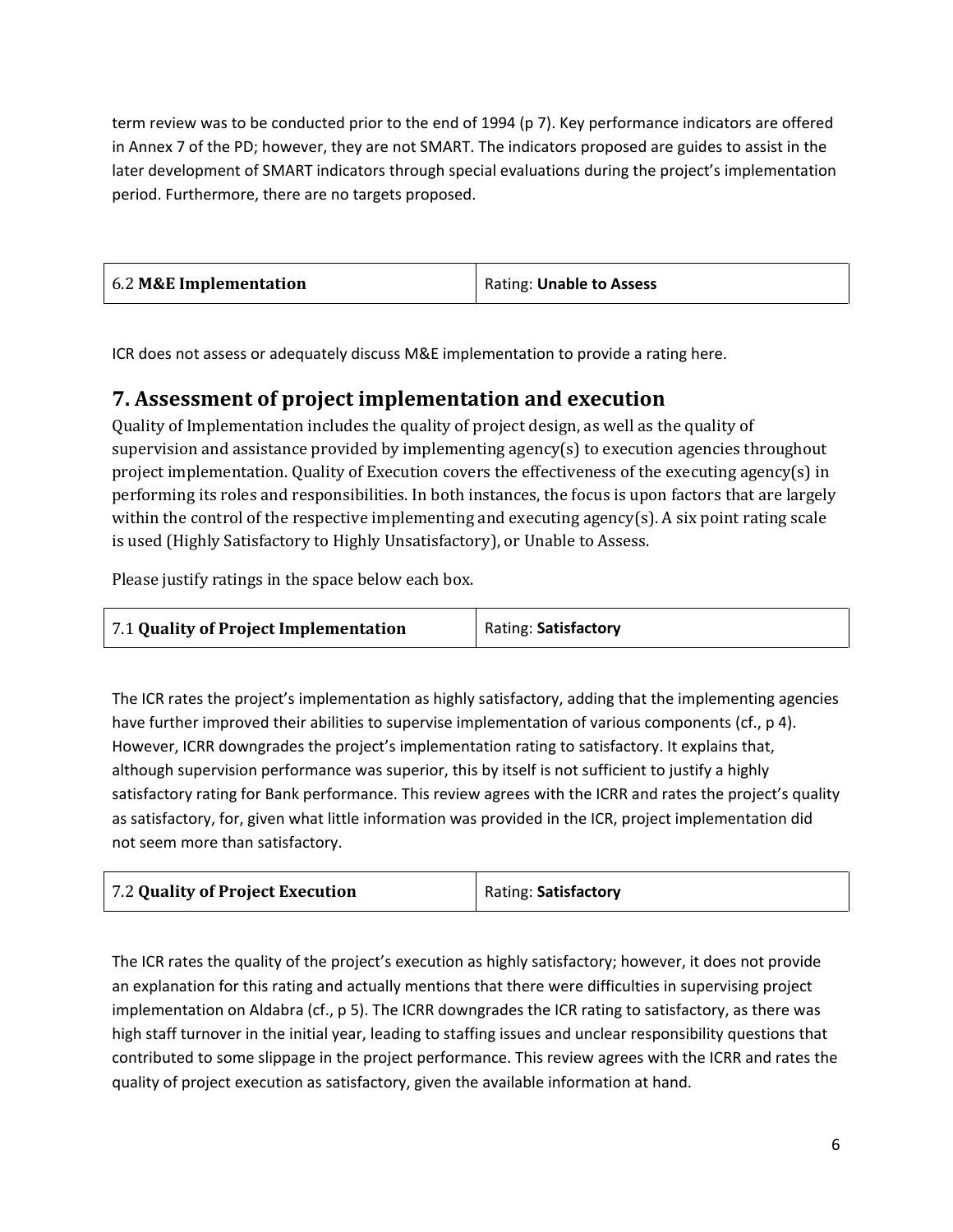## **8. Assessment of Project Impacts**

*Note - In instances where information on any impact related topic is not provided in the terminal evaluations, the reviewer should indicate in the relevant sections below that this is indeed the case and identify the information gaps. When providing information on topics related to impact, please cite the page number of the terminal evaluation from where the information is sourced.* 

8.1 Environmental Change. Describe the changes in environmental stress and environmental status that occurred by the end of the project. Include both quantitative and qualitative changes documented, sources of information for these changes, and how project activities contributed to or hindered these changes. Also include how contextual factors have contributed to or hindered these changes.

ICR does not mention any changes in environmental stress or status that occurred by the end of the project.

8.2 Socioeconomic change. Describe any changes in human well-being (income, education, health, community relationships, etc.) that occurred by the end of the project. Include both quantitative and qualitative changes documented, sources of information for these changes, and how project activities contributed to or hindered these changes. Also include how contextual factors have contributed to or hindered these changes.

According to the ICR, the ban of the trade of sea turtles and sea turtle shells has led to the dismantling of approximately one percent of the country's industry base, "having some negative impact on the country's economy" (p 7). However, it then goes on to say that all turtle shell artisans have been retrained and are now exercising other revenue-earning professions.

8.3 Capacity and governance changes. Describe notable changes in capacities and governance that can lead to large-scale action (both mass and legislative) bringing about positive environmental change. "Capacities" include awareness, knowledge, skills, infrastructure, and environmental monitoring systems, among others. "Governance" refers to decision-making processes, structures and systems, including access to and use of information, and thus would include laws, administrative bodies, trustbuilding and conflict resolution processes, information-sharing systems, etc. Indicate how project activities contributed to/ hindered these changes, as well as how contextual factors have influenced these changes.

a) *Capacities* – The scientific research station in Aldabra was reconstructed, permitting future generations of scientists to build upon pre-existing body of work that has been conducted in the region (ICR, p 6).

b) *Governance* – The project enabled the government "to design and launch an Environmental Management Plan of the Seychelles, which takes full account of socio-economic, institutional, and legal aspects of the protection of endangered species" (ICRR, p 2). According to the ICR, the turtle shell industry is now illegal and turtles and tortoises are protected and monitored (p 4).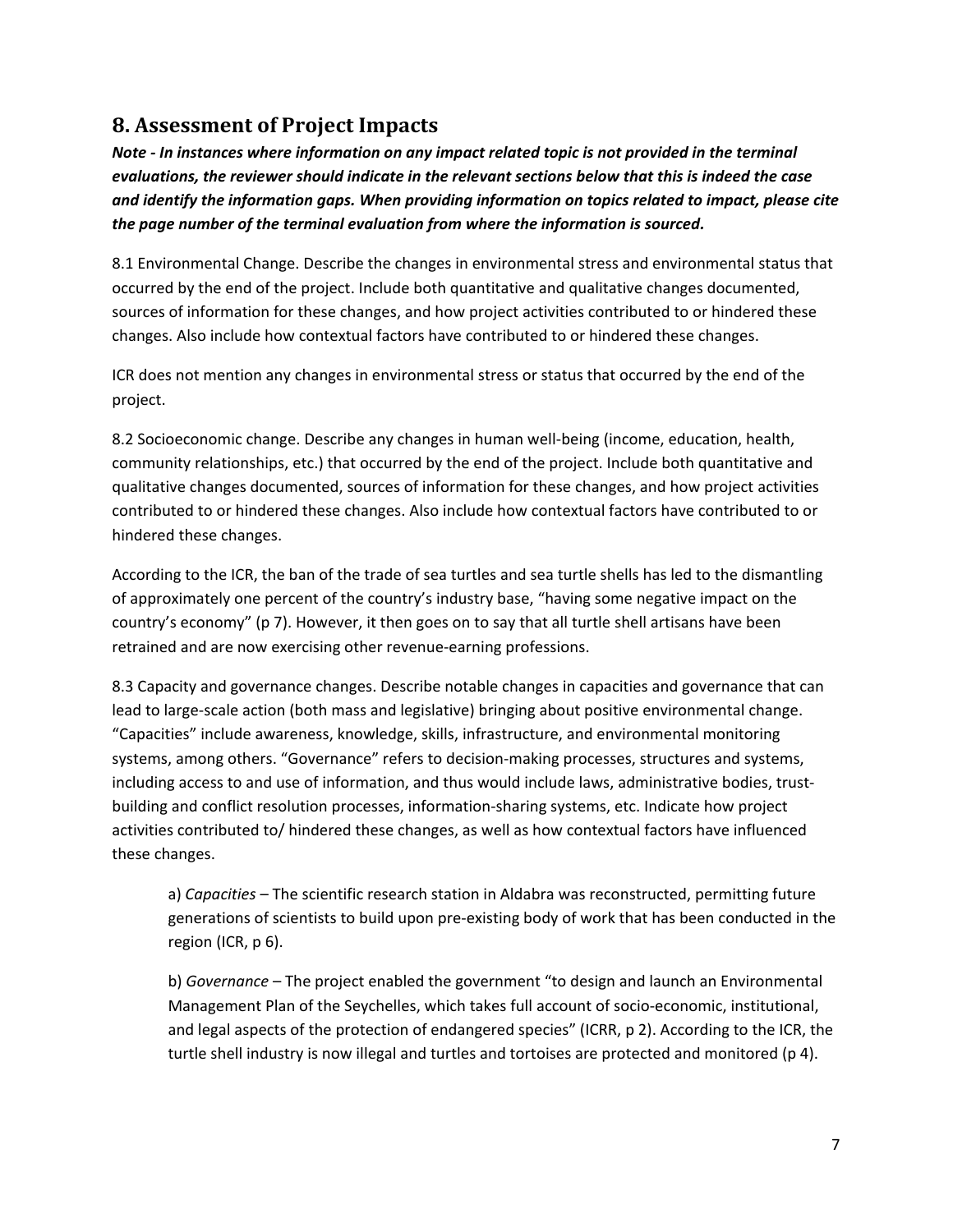8.4 Unintended impacts. Describe any impacts not targeted by the project, whether positive or negative, affecting either ecological or social aspects. Indicate the factors that contributed to these unintended impacts occurring.

ICR does not mention any unintended impacts arising from project. The negative socio-economic impact that arose from the ban on the sea turtle trade (see 8.2) was not mentioned in the PD; however, it was most likely foreseen.

8.5 Adoption of GEF initiatives at scale. Identify any initiatives (e.g. technologies, approaches, financing instruments, implementing bodies, legal frameworks, information systems) that have been mainstreamed, replicated and/or scaled up by government and other stakeholders by project end. Include the extent to which this broader adoption has taken place, e.g. if plans and resources have been established but no actual adoption has taken place, or if market change and large-scale environmental benefits have begun to occur. Indicate how project activities and other contextual factors contributed to these taking place. If broader adoption has not taken place as expected, indicate which factors (both project-related and contextual) have hindered this from happening.

ICR does not make any mention of GEF initiatives that have been mainstreamed, replicated and/or scaled up.

# **9. Lessons and recommendations**

9.1 Briefly describe the key lessons, good practices, or approaches mentioned in the terminal evaluation report that could have application for other GEF projects.

- In countries with limited human capacity, a focal Government-appointed project coordinator, in this case the EMPS Coordinator, with experience in project management and a good understanding of the sectoral issues is key to timely implementation of the project and can ensure smooth linkages between the implementing agencies and the donor community.
- A high staff turnover during project implementation can be detrimental to the successful implementation of projects with a large number of technically different components.
- For project components involving strong socioeconomic elements, such as eliminating industries based on endangered turtles, a socio-economist or environmental economist should be involved in project design and implementation.
- For complex natural resources projects, adequate resources should be in place to ensure close supervision of the project by a multi-disciplinary team.
- For projects which will be implemented in isolated areas, such as Aldabra, project design should include measures (e.g. improved communication links, frequent staff turnaround) to alleviate human and environmental pressures on the project staff.

9.2 Briefly describe the recommendations given in the terminal evaluation.

• Design a project to build the facilities recommended in the MARPOL study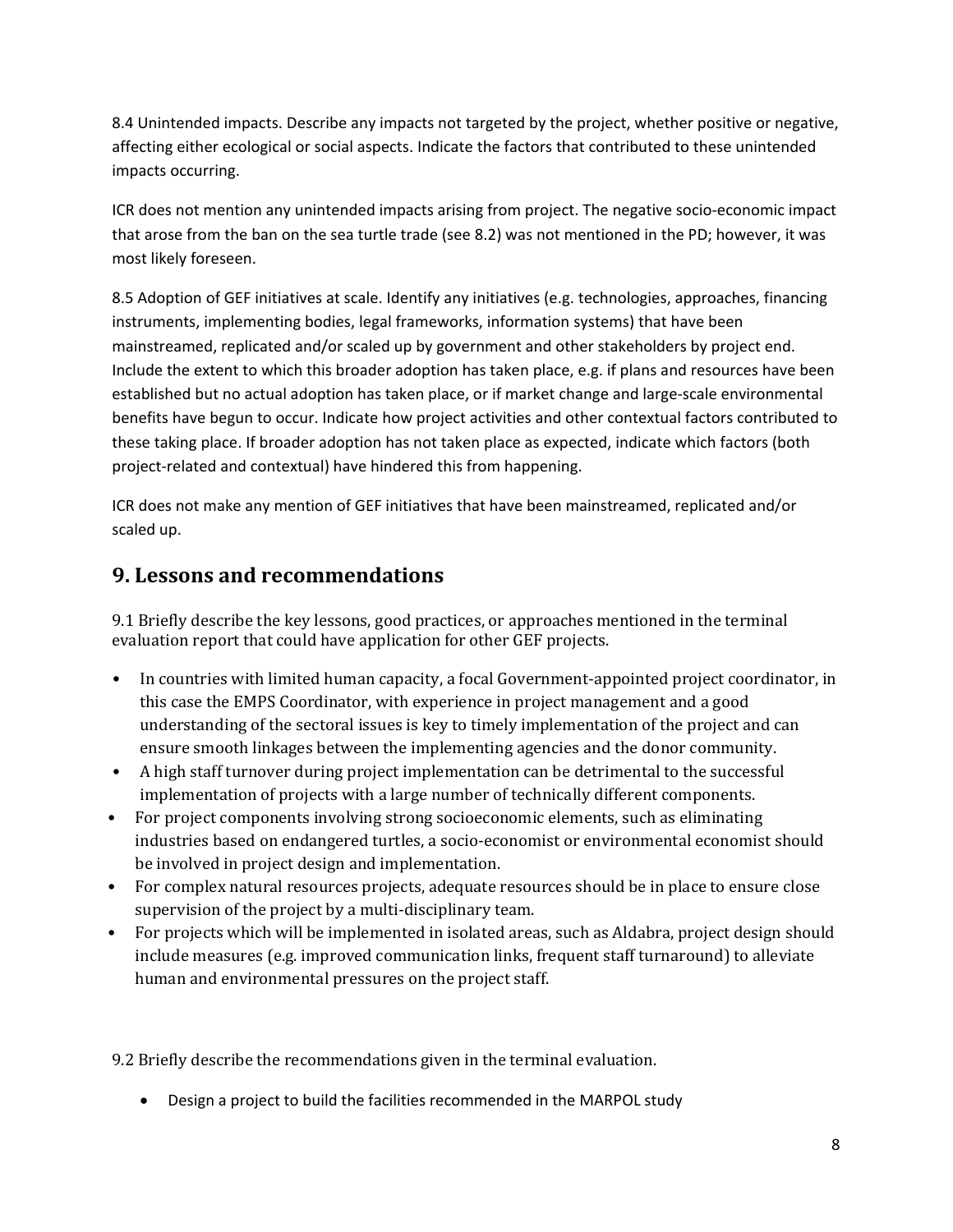- Further improve turtle and tortoise legislation by removing the inconsistencies in the existing laws and by enforcing a more realistic level of fines
- Strengthen the institutional capacity of the SIF should through the appointment of a high level executive officer with appropriate scientific and managerial experience
- Enhance the position of National Coordinator to better reflect the importance of its role